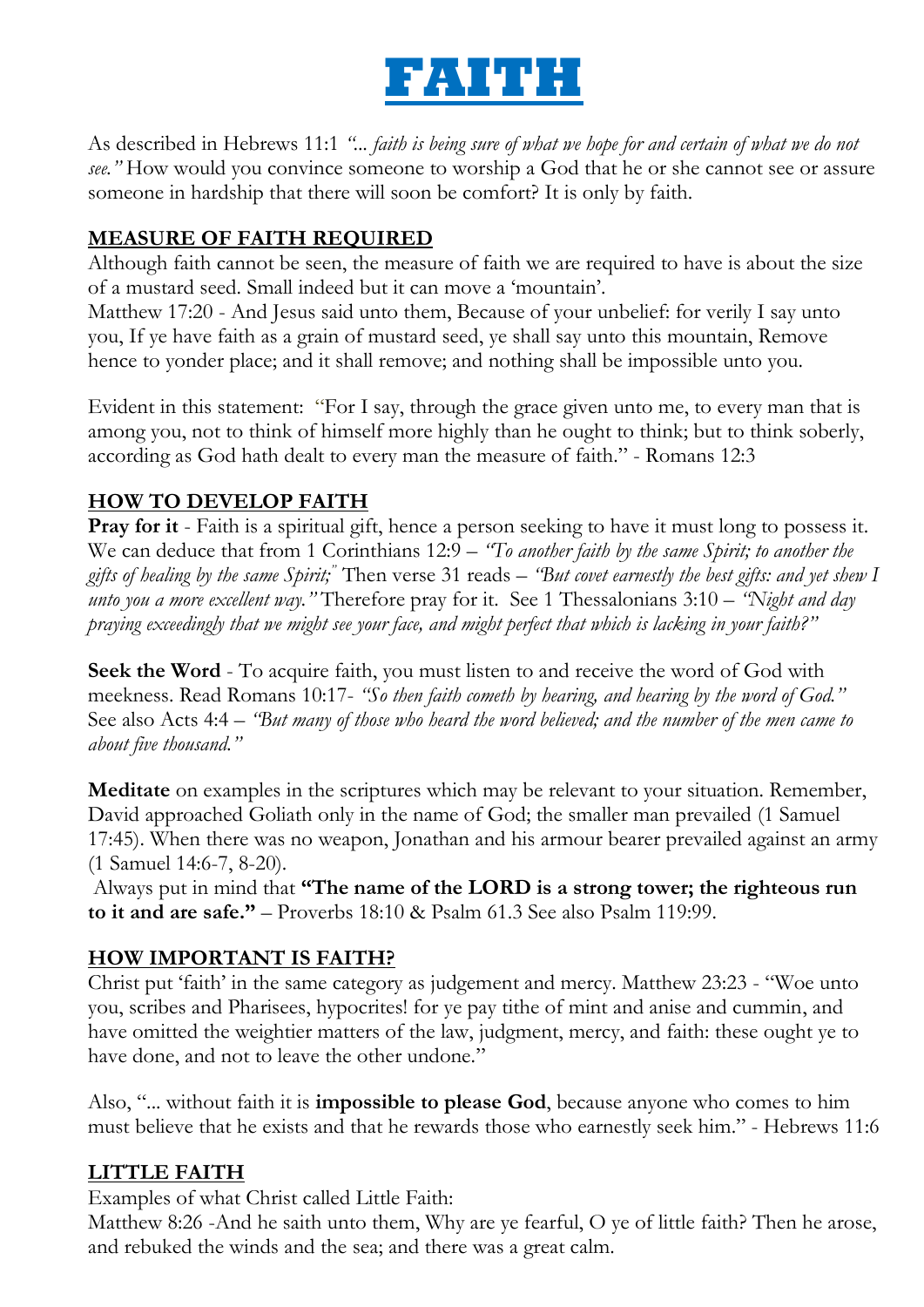Matthew 6:30 - Wherefore, if God so clothe the grass of the field, which today is, and tomorrow is cast into the oven, shall he not much more clothe you, O ye of little faith? Matthew 14:31 - And immediately Jesus stretched forth his hand, and caught him, and said unto him, O thou of little faith, wherefore didst thou doubt?

Matthew 16:8 - Which when Jesus perceived, he said unto them, O ye of little faith, why reason ye among yourselves, because ye have brought no bread?

# **GREAT FAITH**

Examples of what Christ classed as Great Faith:

Matthew 8:10 - When Jesus heard it, he marvelled, and said to them that followed, Verily I say unto you, I have not found so great faith, no, not in Israel.

Matthew 15:28 - Then Jesus answered and said unto her, O woman, great is thy faith: be it unto thee even as thou wilt. And her daughter was made whole from that very hour.

Luke 5:18-20 - And, behold, men brought in a bed a man which was taken with a palsy: and they sought means to bring him in, and to lay him before him. And when they could not find by what way they might bring him in because of the multitude, they went upon the housetop, and let him down through the tiling with his couch into the midst before Jesus. And when he saw their faith, he said unto him, Man, thy sins are forgiven thee.

# **WHEN YOU HAVE FAITH ADD ...**

Having just faith is not enough, the scriptures recommend adding charity.

1 Corinthians 13:13 - And now abideth faith, hope, charity, these three; but the greatest of these is charity.

2 Corinthians 8:7 - Therefore, as ye abound in everything, in faith, and utterance, and knowledge, and in all diligence, and in your love to us, see that ye abound in this grace also.

1 Thessalonians 3:6 - But now when Timotheus came from you unto us, and brought us good tidings of your faith and charity, and that ye have good remembrance of us always, desiring greatly to see us, as we also to see you:

1 Timothy 1:5 - Now the end of the commandment is charity out of a pure heart, and of a good conscience, and of faith unfeigned:

Look at 2 Peter 1:5-8 also.

# **FACTORS THAT CAN WORK AGAINST FAITH**

**Fear**: Peter started well when he was walking on water but once he exercised fear, he began to sink – Matthew 14:25-31.

**Doubt:** See Matthew 21:21 - Jesus answered and said unto them, Verily I say unto you, If ye have faith, and doubt not, ye shall not only do this which is done to the fig tree, but also if ye shall say unto this mountain, Be thou removed, and be thou cast into the sea; it shall be done. **Expectation:** - Look at the example of Naaman in 2 Kings 5:5-14 essentially (11-12). Remember this: *"Do whatever he tells you."* – John 2:5. Do not lean on your own understanding. **Delay by evil forces:** Read Daniel 10:12-13.

## **PEOPLE WITH FAITH**

Shadrach, Meshach, and Abednego – Daniel 3 | The Synophoenican woman – Mark 7:26. The Centurion – Matthew 8:8-10 | Blind Bartimaeus – Mark 10:51. Acts 6:8 - And Stephen, full of faith and power, did great wonders and miracles among the people. See also Hebrew 11for examples of men and women who had faith.